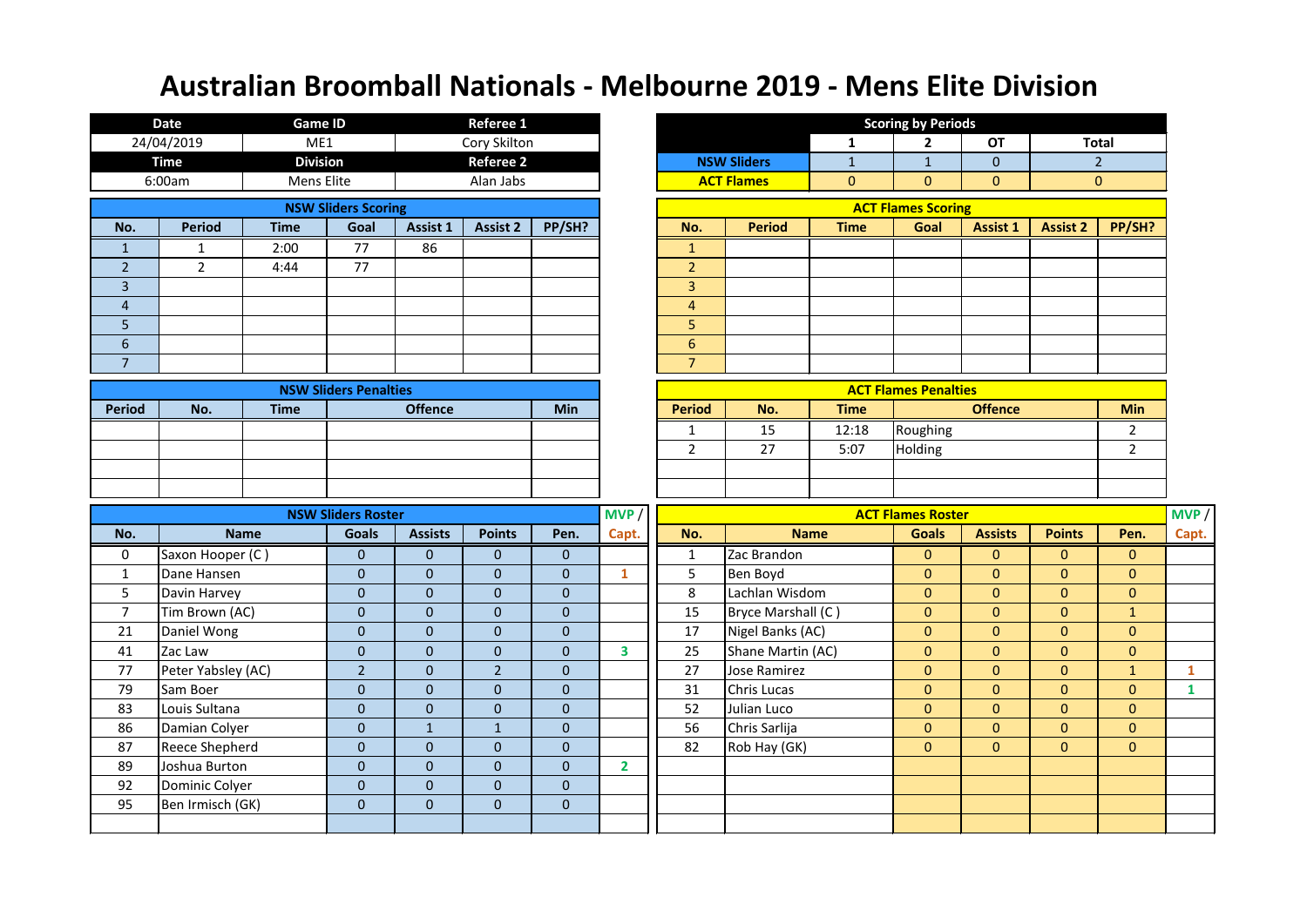|                  | <b>Date</b>        | <b>Game ID</b>  |                              |                  | Referee 1        |              |                         |                |                         |                       | <b>Scoring by Periods</b>  |                 |                 |                |                |
|------------------|--------------------|-----------------|------------------------------|------------------|------------------|--------------|-------------------------|----------------|-------------------------|-----------------------|----------------------------|-----------------|-----------------|----------------|----------------|
|                  | 24/04/2019         | ME <sub>2</sub> |                              |                  | Doug Nixon       |              |                         |                |                         | 1                     | $\mathbf{2}$               | <b>OT</b>       |                 | <b>Total</b>   |                |
|                  | <b>Time</b>        | <b>Division</b> |                              |                  | <b>Referee 2</b> |              |                         |                | <b>NSW Sliders</b>      | $\overline{2}$        | 2 <sup>2</sup>             | $\overline{0}$  |                 | $\overline{4}$ |                |
|                  | 9:45am             | Mens Elite      |                              |                  | Cory Skilton     |              |                         |                | <b>SA Sharks</b>        | $\mathbf{\mathbf{1}}$ | $\overline{0}$             | $\mathbf{0}$    |                 | $\mathbf{1}$   |                |
|                  |                    |                 | <b>NSW Sliders Scoring</b>   |                  |                  |              |                         |                |                         |                       | <b>SA Sharks Scoring</b>   |                 |                 |                |                |
| No.              | <b>Period</b>      | <b>Time</b>     | Goal                         | Assist 1         | <b>Assist 2</b>  | PP/SH?       |                         | No.            | <b>Period</b>           | <b>Time</b>           | Goal                       | <b>Assist 1</b> | <b>Assist 2</b> | PP/SH?         |                |
| $\mathbf{1}$     | $\mathbf{1}$       | 14:13           | $\mathbf{1}$                 | 5                | 77               |              |                         | $\mathbf{1}$   | $\mathbf{1}$            | 13:54                 | 18                         |                 |                 |                |                |
| $\overline{2}$   | 1                  | 11:38           | 86                           | 77               | 79               |              |                         | $\overline{2}$ |                         |                       |                            |                 |                 |                |                |
| $\overline{3}$   | $\overline{2}$     | 1:21            | 92                           | 21               | $\mathbf 0$      |              |                         | $\overline{3}$ |                         |                       |                            |                 |                 |                |                |
| $\overline{4}$   | $2^{\circ}$        | 0:52            | 86                           | 77               | 79               |              |                         | $\overline{4}$ |                         |                       |                            |                 |                 |                |                |
| $5\phantom{.}$   |                    |                 |                              |                  |                  |              |                         | 5              |                         |                       |                            |                 |                 |                |                |
| $6 \overline{6}$ |                    |                 |                              |                  |                  |              |                         | $6\phantom{1}$ |                         |                       |                            |                 |                 |                |                |
| $\overline{7}$   |                    |                 |                              |                  |                  |              |                         | $\overline{7}$ |                         |                       |                            |                 |                 |                |                |
|                  |                    |                 | <b>NSW Sliders Penalties</b> |                  |                  |              |                         |                |                         |                       | <b>SA Sharks Penalties</b> |                 |                 |                |                |
| <b>Period</b>    | No.                | <b>Time</b>     |                              | <b>Offence</b>   |                  | <b>Min</b>   |                         | <b>Period</b>  | No.                     | <b>Time</b>           |                            | <b>Offence</b>  |                 | <b>Min</b>     |                |
|                  |                    |                 |                              |                  |                  |              |                         | $\mathbf{1}$   | 9                       | 4:21                  | Tripping                   |                 |                 | $\overline{2}$ |                |
|                  |                    |                 |                              |                  |                  |              |                         | $\mathbf{1}$   | 16                      | 0:31                  | Slashing                   |                 |                 | $\overline{2}$ |                |
|                  |                    |                 |                              |                  |                  |              |                         |                |                         |                       |                            |                 |                 |                |                |
|                  |                    |                 |                              |                  |                  |              |                         |                |                         |                       |                            |                 |                 |                |                |
|                  |                    |                 | <b>NSW Sliders Roster</b>    |                  |                  |              | MVP                     |                |                         |                       | <b>SA Sharks Roster</b>    |                 |                 |                | MVP            |
| No.              | <b>Name</b>        |                 | <b>Goals</b>                 | <b>Assists</b>   | <b>Points</b>    | Pen.         | Capt.                   | No.            |                         | <b>Name</b>           | <b>Goals</b>               | <b>Assists</b>  | <b>Points</b>   | Pen.           | Capt.          |
| $\mathbf 0$      | Saxon Hooper (C)   |                 | 0                            | $\mathbf{1}$     | $\mathbf{1}$     | $\mathbf{0}$ |                         | 4              | <b>Harry Einarson</b>   |                       | $\overline{0}$             | $\mathbf{0}$    | $\mathbf{0}$    | $\mathbf{0}$   |                |
| 1                | Dane Hansen        |                 | $\mathbf{1}$                 | $\boldsymbol{0}$ | $\mathbf{1}$     | $\mathbf{0}$ |                         | 9              | Matt Pryor              |                       | $\overline{0}$             | $\mathbf{0}$    | $\overline{0}$  | $\mathbf{1}$   |                |
| 5                | Davin Harvey       |                 | $\overline{0}$               | $1\,$            | $\mathbf{1}$     | $\mathbf{0}$ |                         | 11             | Mark Crowther           |                       | $\overline{0}$             | $\mathbf{0}$    | $\overline{0}$  | $\mathbf{0}$   |                |
| $\overline{7}$   | Tim Brown (AC)     |                 | $\overline{0}$               | $\mathbf{0}$     | $\mathbf{0}$     | $\mathbf{0}$ | $\mathbf{1}$            | 13             | <b>Andrew Masson</b>    |                       | $\overline{0}$             | $\mathbf{0}$    | $\overline{0}$  | $\mathbf{0}$   | $\mathbf{1}$   |
| 21               | Daniel Wong        |                 | $\overline{0}$               | $1\,$            | $\mathbf{1}$     | $\mathbf 0$  |                         | 16             | Simon Dawson            |                       | $\overline{0}$             | $\mathbf{0}$    | $\overline{0}$  | $\mathbf{1}$   |                |
| 41               | Zac Law            |                 | $\overline{0}$               | $\overline{0}$   | $\overline{0}$   | $\mathbf 0$  |                         | 18             | Adam Common             |                       | $\mathbf{1}$               | $\mathbf{0}$    | $\mathbf{1}$    | $\mathbf{0}$   |                |
| 77               | Peter Yabsley (AC) |                 | $\overline{0}$               | 3                | $\overline{3}$   | $\mathbf{0}$ | $\overline{\mathbf{3}}$ |                |                         |                       | $\overline{0}$             | $\mathbf{0}$    | $\overline{0}$  | $\mathbf{0}$   |                |
| 79               | Sam Boer           |                 | $\overline{0}$               | $\overline{2}$   | $\overline{2}$   | $\mathbf 0$  |                         | 35             | Michael Workman         |                       | $\overline{0}$             | $\mathbf{0}$    | $\overline{0}$  | $\mathbf{0}$   | $\mathbf{1}$   |
| 83               | Louis Sultana      |                 | $\overline{0}$               | $\overline{0}$   | $\overline{0}$   | $\mathbf{0}$ |                         | 47             | <b>Steve Ballestrin</b> |                       | $\overline{0}$             | $\mathbf{0}$    | $\overline{0}$  | $\mathbf{0}$   | $\overline{2}$ |
| 86               | Damian Colyer      |                 | 2 <sup>1</sup>               | $\pmb{0}$        | 2 <sup>1</sup>   | $\pmb{0}$    |                         | 74             | Joh Einarson            |                       | $\overline{0}$             | $\mathbf{0}$    | $\overline{0}$  | $\mathbf{0}$   |                |
| 87               | Reece Shepherd     |                 | $\overline{0}$               | $\pmb{0}$        | $\overline{0}$   | $\pmb{0}$    |                         | 87             | Tim Booth               |                       | $\overline{0}$             | $\overline{0}$  | $\overline{0}$  | $\mathbf 0$    |                |
| 89               | Joshua Burton      |                 | $\boldsymbol{0}$             | $\bf 0$          | $\overline{0}$   | $\pmb{0}$    |                         | 95             | Jack McKay              |                       | $\overline{0}$             | $\mathbf{0}$    | $\overline{0}$  | $\mathbf{0}$   |                |
| 92               | Dominic Colyer     |                 | $\mathbf{1}$                 | $\mathbf 0$      | $\mathbf{1}$     | $\pmb{0}$    |                         |                |                         |                       |                            |                 |                 |                |                |
| 95               | Ben Irmisch (GK)   |                 | $\overline{0}$               | $\pmb{0}$        | $\boldsymbol{0}$ | $\pmb{0}$    |                         |                |                         |                       |                            |                 |                 |                |                |
|                  |                    |                 |                              |                  |                  |              |                         |                |                         |                       |                            |                 |                 |                |                |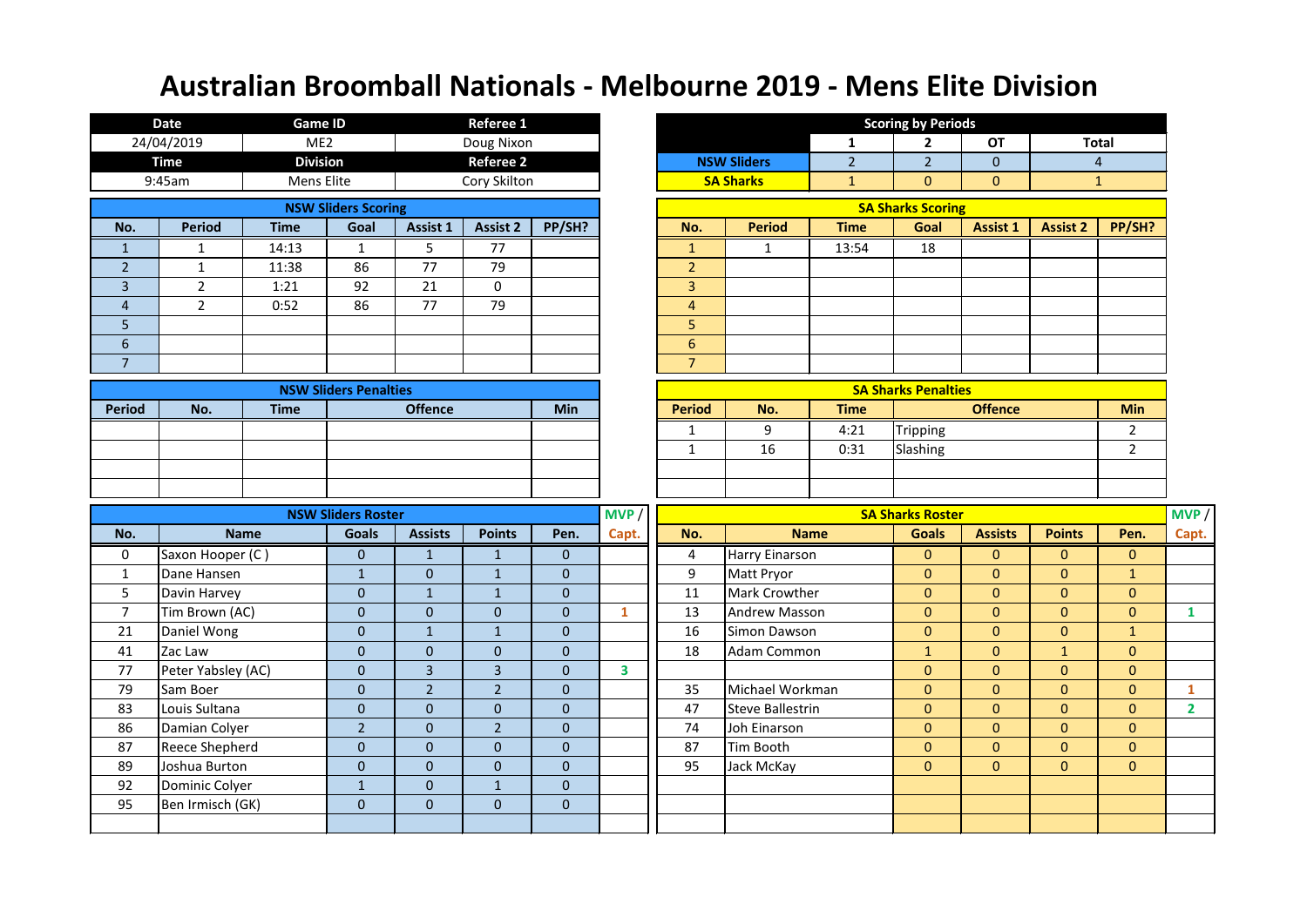|                 | <b>Date</b>         | <b>Game ID</b>  |                             |                 | <b>Referee 1</b> |                  |                |                 |                         |                  | <b>Scoring by Periods</b>  |                |                 |                |              |
|-----------------|---------------------|-----------------|-----------------------------|-----------------|------------------|------------------|----------------|-----------------|-------------------------|------------------|----------------------------|----------------|-----------------|----------------|--------------|
|                 | 24/04/2019          | ME3             |                             |                 | Doug Nixon       |                  |                |                 |                         | 1                | $\overline{2}$             | <b>OT</b>      |                 | <b>Total</b>   |              |
|                 | <b>Time</b>         | <b>Division</b> |                             |                 | <b>Referee 2</b> |                  |                |                 | <b>ACT Flames</b>       | $\boldsymbol{0}$ | $\mathbf{0}$               | $\mathbf{0}$   |                 | $\overline{0}$ |              |
|                 | 7:45pm              | Mens Elite      |                             |                 | Alan Jabs        |                  |                |                 | <b>SA Sharks</b>        | $\boldsymbol{0}$ | $\mathbf{0}$               | $\mathbf{0}$   |                 | $\mathbf{0}$   |              |
|                 |                     |                 | <b>ACT Flames Scoring</b>   |                 |                  |                  |                |                 |                         |                  | <b>SA Sharks Scoring</b>   |                |                 |                |              |
| No.             | <b>Period</b>       | <b>Time</b>     | Goal                        | <b>Assist 1</b> | <b>Assist 2</b>  | PP/SH?           |                | No.             | <b>Period</b>           | <b>Time</b>      | Goal                       | Assist 1       | <b>Assist 2</b> | PP/SH?         |              |
| $\mathbf{1}$    |                     |                 |                             |                 |                  |                  |                | $\mathbf{1}$    |                         |                  |                            |                |                 |                |              |
| $\overline{2}$  |                     |                 |                             |                 |                  |                  |                | 2 <sup>2</sup>  |                         |                  |                            |                |                 |                |              |
| $\overline{3}$  |                     |                 |                             |                 |                  |                  |                | $\overline{3}$  |                         |                  |                            |                |                 |                |              |
| $\overline{4}$  |                     |                 |                             |                 |                  |                  |                | $\overline{4}$  |                         |                  |                            |                |                 |                |              |
| 5               |                     |                 |                             |                 |                  |                  |                | 5               |                         |                  |                            |                |                 |                |              |
| $6\phantom{.}$  |                     |                 |                             |                 |                  |                  |                | $6\overline{6}$ |                         |                  |                            |                |                 |                |              |
| $7\overline{ }$ |                     |                 |                             |                 |                  |                  |                | $\overline{7}$  |                         |                  |                            |                |                 |                |              |
|                 |                     |                 | <b>ACT Flames Penalties</b> |                 |                  |                  |                |                 |                         |                  | <b>SA Sharks Penalties</b> |                |                 |                |              |
| <b>Period</b>   | No.                 | <b>Time</b>     |                             | <b>Offence</b>  |                  | Min              |                | <b>Period</b>   | No.                     | <b>Time</b>      |                            | <b>Offence</b> |                 | <b>Min</b>     |              |
| $\mathbf{1}$    | 31                  | 13:16           | <b>Tripping</b>             |                 |                  | 2                |                | 1               | 16                      | 4:53             | <b>Tripping</b>            |                |                 | $\mathbf{2}$   |              |
|                 |                     |                 |                             |                 |                  |                  |                | $\overline{2}$  | 11                      | 6:13             | Tripping                   |                |                 | $2^{\circ}$    |              |
|                 |                     |                 |                             |                 |                  |                  |                |                 |                         |                  |                            |                |                 |                |              |
|                 |                     |                 |                             |                 |                  |                  |                |                 |                         |                  |                            |                |                 |                |              |
|                 |                     |                 | <b>ACT Flames Roster</b>    |                 |                  |                  | MVP            |                 |                         |                  | <b>SA Sharks Roster</b>    |                |                 |                | MVP /        |
| No.             |                     | <b>Name</b>     | <b>Goals</b>                | <b>Assists</b>  | <b>Points</b>    | Pen.             | Capt.          | No.             |                         | <b>Name</b>      | <b>Goals</b>               | <b>Assists</b> | <b>Points</b>   | Pen.           | Capt.        |
| $\mathbf{1}$    | Zac Brandon         |                 | $\mathbf{0}$                | $\mathbf{0}$    | $\mathbf{0}$     | $\mathbf{0}$     |                | $\overline{4}$  | <b>Harry Einarson</b>   |                  | $\overline{0}$             | $\overline{0}$ | $\mathbf{0}$    | $\mathbf{0}$   |              |
| 5               | Ben Boyd            |                 | $\Omega$                    | $\mathbf{0}$    | $\overline{0}$   |                  |                |                 |                         |                  |                            |                |                 |                |              |
| 8               | Lachlan Wisdom      |                 |                             |                 |                  | $\mathbf{0}$     |                | 9               | Matt Pryor              |                  | $\mathbf{0}$               | $\overline{0}$ | $\mathbf{0}$    | $\mathbf{0}$   |              |
| 15              |                     |                 | $\mathbf{0}$                | $\mathbf{0}$    | $\overline{0}$   | $\mathbf{0}$     |                | 11              | <b>Mark Crowther</b>    |                  | $\mathbf{0}$               | $\overline{0}$ | $\overline{0}$  | $\mathbf{1}$   |              |
|                 | Bryce Marshall (C)  |                 | $\mathbf{0}$                | $\mathbf{0}$    | $\overline{0}$   | $\boldsymbol{0}$ |                | 13              | <b>Andrew Masson</b>    |                  | $\bf 0$                    | $\mathbf{0}$   | $\overline{0}$  | $\mathbf{0}$   | $\mathbf{1}$ |
| 17              | Nigel Banks (AC)    |                 | $\mathbf{0}$                | $\bf 0$         | $\overline{0}$   | $\boldsymbol{0}$ |                | 16              | Simon Dawson            |                  | $\bf 0$                    | $\overline{0}$ | $\mathbf{0}$    | $\mathbf{1}$   |              |
| 25              | Shane Martin (AC)   |                 | $\mathbf{0}$                | $\mathbf{0}$    | $\overline{0}$   | $\mathbf{0}$     | $\mathbf{1}$   | 18              | Adam Common             |                  | $\overline{0}$             | $\overline{0}$ | $\overline{0}$  | $\mathbf{0}$   | $\mathbf{1}$ |
| 27              | <b>Jose Ramirez</b> |                 | $\mathbf{0}$                | $\mathbf{0}$    | $\overline{0}$   | $\boldsymbol{0}$ |                |                 |                         |                  | $\mathbf{0}$               | $\pmb{0}$      | $\mathbf{0}$    | $\mathbf{0}$   |              |
| 31              | <b>Chris Lucas</b>  |                 | $\mathbf{0}$                | $\pmb{0}$       | $\overline{0}$   | $\mathbf 1$      |                | 35              | Michael Workman         |                  | $\bf 0$                    | $\pmb{0}$      | $\mathbf 0$     | $\mathbf{0}$   |              |
|                 |                     |                 | $\mathbf{0}$                | $\mathbf{0}$    | 0                | $\mathbf 0$      |                | 47              | <b>Steve Ballestrin</b> |                  | $\mathbf{0}$               | $\overline{0}$ | $\mathbf{0}$    | $\mathbf{0}$   |              |
| 56              | Chris Sarlija       |                 | $\overline{0}$              | $\bf 0$         | $\overline{0}$   | $\pmb{0}$        |                | 74              | Joh Einarson            |                  | $\mathbf{0}$               | $\overline{0}$ | $\overline{0}$  | $\mathbf{0}$   |              |
| 82              | Rob Hay (GK)        |                 | $\overline{0}$              | $\mathbf{0}$    | $\overline{0}$   | $\mathbf 0$      | $\overline{2}$ | 87              | Tim Booth               |                  | $\pmb{0}$                  | $\pmb{0}$      | $\mathbf{0}$    | $\mathbf{0}$   |              |
|                 |                     |                 |                             |                 |                  |                  |                | 95              | Jack McKay              |                  | $\pmb{0}$                  | $\mathbf{0}$   | $\mathbf{0}$    | $\mathbf{0}$   |              |
|                 |                     |                 |                             |                 |                  |                  |                |                 |                         |                  |                            |                |                 |                |              |
|                 |                     |                 |                             |                 |                  |                  |                |                 |                         |                  |                            |                |                 |                |              |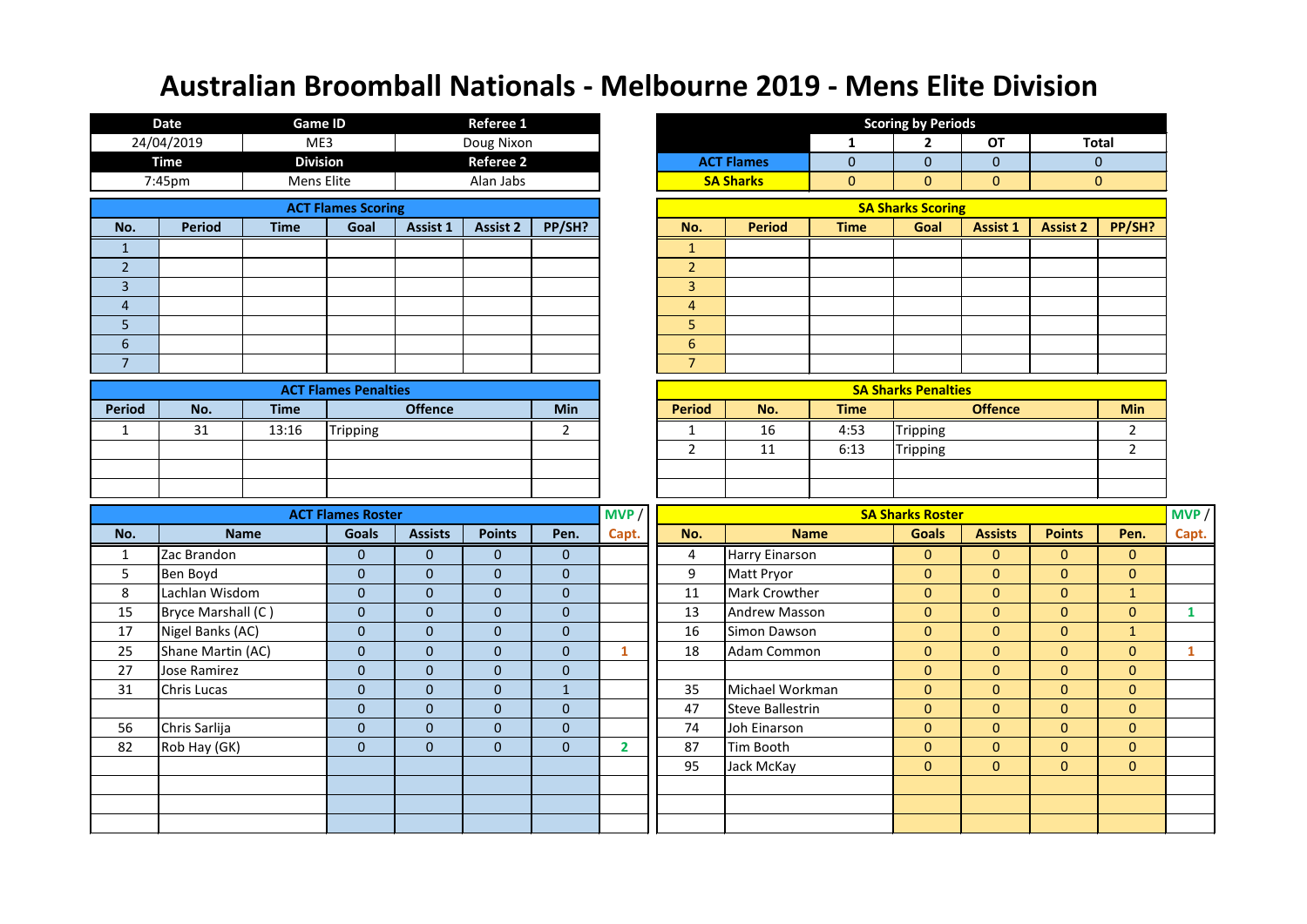|                | <b>Date</b>           | <b>Game ID</b>  |                              |                  | <b>Referee 1</b>    |              |                         |                |                         |                | <b>Scoring by Periods</b>  |                 |                 |                  |              |
|----------------|-----------------------|-----------------|------------------------------|------------------|---------------------|--------------|-------------------------|----------------|-------------------------|----------------|----------------------------|-----------------|-----------------|------------------|--------------|
|                | 25/04/2019            | ME4             |                              |                  | Alan Jabs           |              |                         |                |                         | 1              | $\mathbf{2}$               | <b>OT</b>       |                 | <b>Total</b>     |              |
|                | <b>Time</b>           | <b>Division</b> |                              |                  | <b>Referee 2</b>    |              |                         |                | <b>NSW Sliders</b>      | $\overline{3}$ | $\overline{3}$             | $\mathbf{0}$    |                 | 6                |              |
|                | 8:00am                | Mens Elite      |                              |                  | <b>Chris Hukins</b> |              |                         |                | <b>SA Sharks</b>        | $\overline{0}$ | $\overline{0}$             | $\mathbf{0}$    |                 | $\overline{0}$   |              |
|                |                       |                 | <b>NSW Sliders Scoring</b>   |                  |                     |              |                         |                |                         |                | <b>SA Sharks Scoring</b>   |                 |                 |                  |              |
| No.            | <b>Period</b>         | <b>Time</b>     | Goal                         | Assist 1         | <b>Assist 2</b>     | PP/SH?       |                         | No.            | <b>Period</b>           | <b>Time</b>    | Goal                       | <b>Assist 1</b> | <b>Assist 2</b> | PP/SH?           |              |
| $\mathbf{1}$   | $\mathbf{1}$          | 8:33            | 89                           | 41               | 79                  |              |                         | $\mathbf{1}$   |                         |                |                            |                 |                 |                  |              |
| $\overline{2}$ | 1                     | 2:21            | 86                           | 77               |                     |              |                         | $\overline{2}$ |                         |                |                            |                 |                 |                  |              |
| $\overline{3}$ | $\mathbf{1}$          | 1:38            | 41                           |                  |                     |              |                         | $\overline{3}$ |                         |                |                            |                 |                 |                  |              |
| $\overline{4}$ | $2^{\circ}$           | 11:38           | 86                           | 77               | 87                  |              |                         | $\overline{4}$ |                         |                |                            |                 |                 |                  |              |
| 5              | $2^{\circ}$           | 10:23           | 21                           | 5                | $\overline{7}$      |              |                         | 5              |                         |                |                            |                 |                 |                  |              |
| $6\,$          | $2^{\circ}$           | 1:23            | 0                            | 77               | 86                  |              |                         | $6\phantom{a}$ |                         |                |                            |                 |                 |                  |              |
| $\overline{7}$ |                       |                 |                              |                  |                     |              |                         | $\overline{7}$ |                         |                |                            |                 |                 |                  |              |
|                |                       |                 | <b>NSW Sliders Penalties</b> |                  |                     |              |                         |                |                         |                | <b>SA Sharks Penalties</b> |                 |                 |                  |              |
| <b>Period</b>  | No.                   | <b>Time</b>     |                              | <b>Offence</b>   |                     | <b>Min</b>   |                         | <b>Period</b>  | No.                     | <b>Time</b>    |                            | <b>Offence</b>  |                 | <b>Min</b>       |              |
|                |                       |                 |                              |                  |                     |              |                         | $\mathbf{1}$   | 35                      | 0:21           | High broom                 |                 |                 | $\overline{2}$   |              |
|                |                       |                 |                              |                  |                     |              |                         | $2^{\circ}$    | 11                      | 2:01           | High broom                 |                 |                 | $\overline{2}$   |              |
|                |                       |                 |                              |                  |                     |              |                         |                |                         |                |                            |                 |                 |                  |              |
|                |                       |                 |                              |                  |                     |              |                         |                |                         |                |                            |                 |                 |                  |              |
|                |                       |                 | <b>NSW Sliders Roster</b>    |                  |                     |              | MVP                     |                |                         |                | <b>SA Sharks Roster</b>    |                 |                 |                  | MVP          |
| No.            | <b>Name</b>           |                 | <b>Goals</b>                 | <b>Assists</b>   | <b>Points</b>       | Pen.         | Capt.                   | No.            |                         | <b>Name</b>    | <b>Goals</b>               | <b>Assists</b>  | <b>Points</b>   | Pen.             | Capt.        |
| $\mathbf 0$    | Saxon Hooper (C)      |                 | $\mathbf{1}$                 | $\mathbf{0}$     | $\mathbf{1}$        | $\mathbf{0}$ |                         | $\overline{4}$ | Harry Einarson          |                | $\mathbf{0}$               | $\mathbf{0}$    | $\mathbf{0}$    | $\mathbf{0}$     | $\mathbf{1}$ |
| 1              | Dane Hansen           |                 | $\overline{0}$               | $\mathbf{0}$     | $\overline{0}$      | $\mathbf{0}$ |                         | 9              | Matt Pryor              |                | $\overline{0}$             | $\overline{0}$  | $\overline{0}$  | $\mathbf{0}$     |              |
| 5              | Davin Harvey          |                 | $\mathbf 0$                  | $\mathbf{1}$     | $\mathbf{1}$        | $\mathbf{0}$ |                         | 11             | Mark Crowther           |                | $\overline{0}$             | $\mathbf{0}$    | $\overline{0}$  | $\mathbf{1}$     |              |
| $\overline{7}$ | Tim Brown (AC)        |                 | $\mathbf 0$                  | $\mathbf{1}$     | $\mathbf{1}$        | $\mathbf 0$  |                         | 13             | <b>Andrew Masson</b>    |                | $\overline{0}$             | $\mathbf{0}$    | $\mathbf{0}$    | $\boldsymbol{0}$ | $\mathbf{1}$ |
| 21             | Daniel Wong           |                 | $\mathbf{1}$                 | $\mathbf{0}$     | $\mathbf{1}$        | $\mathbf{0}$ |                         | 19             | Simon Dawson            |                | $\overline{0}$             | $\overline{0}$  | $\overline{0}$  | $\mathbf{0}$     |              |
| 41             | Zac Law               |                 | $\mathbf{1}$                 | $\mathbf{1}$     | $\overline{2}$      | $\mathbf{0}$ | $\mathbf{1}$            | 18             | Adam Common             |                | $\overline{0}$             | $\mathbf{0}$    | $\overline{0}$  | $\mathbf{0}$     |              |
| 77             | Peter Yabsley (AC)    |                 | $\overline{0}$               | $\overline{3}$   | $\overline{3}$      | $\mathbf{0}$ | $\overline{2}$          |                |                         |                | $\overline{0}$             | $\overline{0}$  | $\overline{0}$  | $\mathbf{0}$     |              |
| 79             | Sam Boer              |                 | $\mathbf 0$                  | $\mathbf{1}$     | $\mathbf{1}$        | $\mathbf 0$  |                         | 35             | Michael Workman         |                | $\overline{0}$             | $\mathbf{0}$    | $\overline{0}$  | $\mathbf{1}$     |              |
| 83             | Louis Sultana         |                 | $\overline{0}$               | $\mathbf{0}$     | $\overline{0}$      | $\mathbf{0}$ | $\overline{\mathbf{3}}$ | 47             | <b>Steve Ballestrin</b> |                | $\mathbf{0}$               | $\pmb{0}$       | 0               | $\mathbf{0}$     |              |
| 86             | Damian Colyer         |                 | $\overline{2}$               | $1\,$            | $\overline{3}$      | $\mathbf 0$  |                         | 74             | Joh Einarson            |                | $\overline{0}$             | $\overline{0}$  | $\overline{0}$  | $\overline{0}$   |              |
| 87             | <b>Reece Shepherd</b> |                 | $\overline{0}$               | $\mathbf 1$      | $1\,$               | $\pmb{0}$    |                         | 87             | Tim Booth               |                | $\overline{0}$             | $\overline{0}$  | $\overline{0}$  | $\mathbf{0}$     |              |
| 89             |                       |                 |                              | $\mathbf{0}$     | $\mathbf{1}$        | $\bf 0$      |                         | 95             | Jack McKay              |                | $\overline{0}$             | $\mathbf{0}$    | $\overline{0}$  | $\mathbf{0}$     |              |
|                | Joshua Burton         |                 | $\mathbf{1}$                 |                  |                     |              |                         |                |                         |                |                            |                 |                 |                  |              |
| 92             | Dominic Colyer        |                 | $\overline{0}$               | $\overline{0}$   | $\overline{0}$      | $\pmb{0}$    |                         |                |                         |                |                            |                 |                 |                  |              |
| 95             | Ben Irmisch (GK)      |                 | $\overline{0}$               | $\boldsymbol{0}$ | $\mathbf 0$         | $\pmb{0}$    |                         |                |                         |                |                            |                 |                 |                  |              |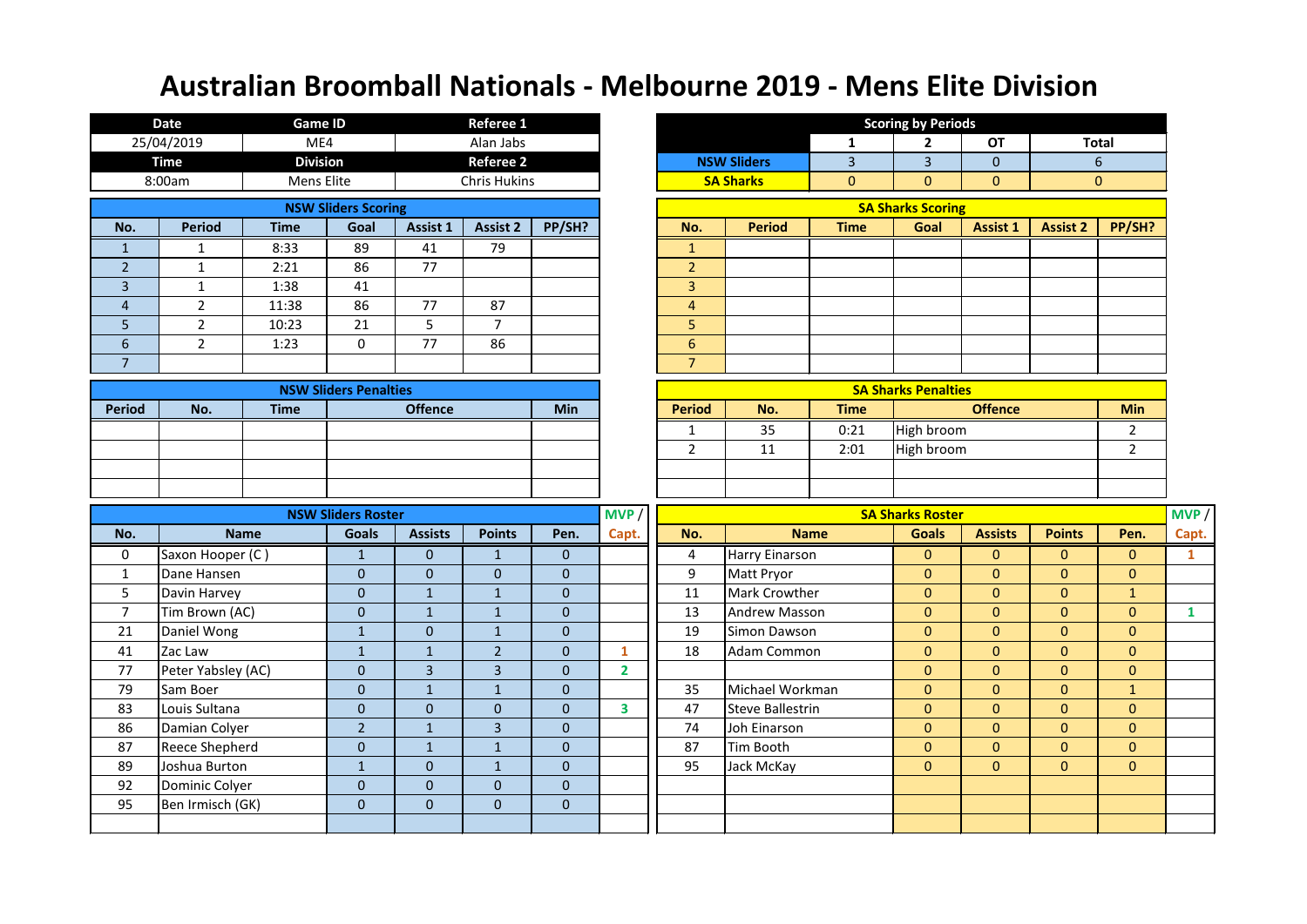|                | <b>Date</b>                   | <b>Game ID</b>  |                                |                                  | Referee 1                        |                                  |                         |                |                         |              | <b>Scoring by Periods</b>        |                                |                                  |                             |              |
|----------------|-------------------------------|-----------------|--------------------------------|----------------------------------|----------------------------------|----------------------------------|-------------------------|----------------|-------------------------|--------------|----------------------------------|--------------------------------|----------------------------------|-----------------------------|--------------|
|                | 25/04/2019                    | ME5             |                                |                                  | Doug Nixon                       |                                  |                         |                |                         | 1            | $\mathbf{2}$                     | <b>OT</b>                      |                                  | <b>Total</b>                |              |
|                | <b>Time</b>                   | <b>Division</b> |                                |                                  | <b>Referee 2</b>                 |                                  |                         |                | <b>ACT Flames</b>       | $\mathbf{1}$ | $\mathbf{1}$                     | $\mathbf{0}$                   |                                  | 2 <sup>1</sup>              |              |
|                | 11:45am                       | Mens Elite      |                                |                                  | Alan Jabs                        |                                  |                         |                | <b>SA Sharks</b>        | $\mathbf{0}$ | $\overline{0}$                   | $\mathbf{0}$                   |                                  | $\overline{0}$              |              |
|                |                               |                 | <b>ACT Flames Scoring</b>      |                                  |                                  |                                  |                         |                |                         |              | <b>SA Sharks Scoring</b>         |                                |                                  |                             |              |
| No.            | <b>Period</b>                 | <b>Time</b>     | Goal                           | Assist 1                         | <b>Assist 2</b>                  | PP/SH?                           |                         | No.            | <b>Period</b>           | <b>Time</b>  | Goal                             | Assist 1                       | <b>Assist 2</b>                  | PP/SH?                      |              |
| $\mathbf{1}$   | $\mathbf{1}$                  | 1:07            | 56                             | $\mathbf{1}$                     |                                  |                                  |                         | $\mathbf{1}$   |                         |              |                                  |                                |                                  |                             |              |
| $\overline{2}$ | $\overline{2}$                | 0:46            | 27                             | $\,8\,$                          |                                  |                                  |                         | $\overline{2}$ |                         |              |                                  |                                |                                  |                             |              |
| $\overline{3}$ |                               |                 |                                |                                  |                                  |                                  |                         | $\overline{3}$ |                         |              |                                  |                                |                                  |                             |              |
| $\overline{4}$ |                               |                 |                                |                                  |                                  |                                  |                         | $\overline{4}$ |                         |              |                                  |                                |                                  |                             |              |
| 5              |                               |                 |                                |                                  |                                  |                                  |                         | 5              |                         |              |                                  |                                |                                  |                             |              |
| $6\,$          |                               |                 |                                |                                  |                                  |                                  |                         | $6\phantom{1}$ |                         |              |                                  |                                |                                  |                             |              |
| $\overline{7}$ |                               |                 |                                |                                  |                                  |                                  |                         | $\overline{7}$ |                         |              |                                  |                                |                                  |                             |              |
|                |                               |                 | <b>ACT Flames Penalties</b>    |                                  |                                  |                                  |                         |                |                         |              | <b>SA Sharks Penalties</b>       |                                |                                  |                             |              |
| <b>Period</b>  | No.                           | <b>Time</b>     |                                | <b>Offence</b>                   |                                  | <b>Min</b>                       |                         | <b>Period</b>  | No.                     | <b>Time</b>  |                                  | <b>Offence</b>                 |                                  | <b>Min</b>                  |              |
| $\mathbf{1}$   | 25                            | 8:51            | <b>Tripping</b>                |                                  |                                  | $\overline{2}$                   |                         |                |                         |              |                                  |                                |                                  |                             |              |
| $\overline{2}$ | 5                             | 11:51           | <b>Tripping</b>                |                                  |                                  | $\overline{2}$                   |                         |                |                         |              |                                  |                                |                                  |                             |              |
| $\overline{2}$ | 15                            | 10:07           | <b>Tripping</b>                |                                  |                                  | $\overline{2}$                   |                         |                |                         |              |                                  |                                |                                  |                             |              |
|                |                               |                 |                                |                                  |                                  |                                  |                         |                |                         |              |                                  |                                |                                  |                             |              |
|                |                               |                 | <b>ACT Flames Roster</b>       |                                  |                                  |                                  | MVP                     |                |                         |              | <b>SA Sharks Roster</b>          |                                |                                  |                             | MVP/         |
| No.            |                               | <b>Name</b>     | <b>Goals</b>                   | <b>Assists</b>                   | <b>Points</b>                    | Pen.                             | Capt.                   | No.            |                         | <b>Name</b>  | <b>Goals</b>                     | <b>Assists</b>                 | <b>Points</b>                    | Pen.                        | Capt.        |
| $\mathbf{1}$   | Zac Brandon                   |                 | $\overline{0}$                 | $\mathbf{1}$                     | $\mathbf{1}$                     | $\overline{0}$                   |                         | 4              | Harry Einarson          |              | $\overline{0}$                   | $\mathbf{0}$                   | $\overline{0}$                   | $\mathbf{0}$                | $\mathbf{1}$ |
| 5              | Ben Boyd                      |                 | $\Omega$                       | $\mathbf{0}$                     | $\mathbf{0}$                     | $\mathbf{1}$                     |                         | 9              | Matt Pryor              |              | $\overline{0}$                   | $\mathbf{0}$                   | $\overline{0}$                   | $\mathbf{0}$                |              |
| 8              | Lachlan Wisdom                |                 | $\overline{0}$                 | $1\,$                            | $\mathbf{1}$                     | $\mathbf 0$                      |                         | 11             | Mark Crowther           |              | $\overline{0}$                   | $\mathbf{0}$                   | $\overline{0}$                   | $\overline{0}$              |              |
| 15             | Bryce Marshall (C)            |                 | $\overline{0}$                 | $\mathbf{0}$                     | $\overline{0}$                   | $\mathbf{1}$                     |                         | 13             | <b>Andrew Masson</b>    |              | $\overline{0}$                   | $\mathbf{0}$                   | $\overline{0}$                   | $\mathbf 0$                 |              |
| 17             | Nigel Banks (AC)              |                 | $\overline{0}$                 | $\mathbf{0}$                     | $\overline{0}$                   | $\overline{0}$                   | $\overline{\mathbf{3}}$ | 18             | Adam Common             |              | $\overline{0}$                   | $\mathbf{0}$                   | $\overline{0}$                   | $\mathbf 0$                 |              |
| 25             | Shane Martin (AC)             |                 | $\mathbf{0}$                   | $\mathbf{0}$                     | $\overline{0}$                   | $\mathbf{1}$                     |                         | 19             | John Thomas             |              | $\overline{0}$                   | $\mathbf{0}$                   | $\overline{0}$                   | $\mathbf 0$                 |              |
| 27             | <b>Jose Ramirez</b>           |                 | $\mathbf{1}$                   | $\mathbf{0}$                     | $\mathbf{1}$                     | $\mathbf{0}$                     | $\overline{2}$          | 35             | Michael Workman         |              | $\overline{0}$                   | $\mathbf{0}$                   | $\overline{0}$                   | $\mathbf 0$                 |              |
| 31             | <b>Chris Lucas</b>            |                 | $\overline{0}$                 | $\pmb{0}$                        | $\mathbf{0}$                     | $\mathbf 0$                      |                         | 47             | Steve Ballestrin        |              | $\overline{0}$                   | $\mathbf{0}$                   | $\overline{0}$                   | $\mathbf 0$                 | $\mathbf{1}$ |
|                |                               |                 | $\mathbf{0}$                   | $\mathbf{0}$                     | $\mathbf{0}$                     | $\mathbf{0}$                     |                         | 74             | Joh Einarson            |              | $\overline{0}$                   | $\mathbf{0}$                   | $\mathbf{0}$                     | $\mathbf{0}$                |              |
| 56<br>82       | Chris Sarlija<br>Rob Hay (GK) |                 | $\mathbf{1}$<br>$\overline{0}$ | $\boldsymbol{0}$<br>$\mathbf{0}$ | $\mathbf{1}$<br>$\boldsymbol{0}$ | $\mathbf{0}$<br>$\boldsymbol{0}$ | $\mathbf{1}$            | 87<br>95       | Tim Booth<br>Jack McKay |              | $\overline{0}$<br>$\overline{0}$ | $\mathbf{0}$<br>$\overline{0}$ | $\overline{0}$<br>$\overline{0}$ | $\overline{0}$<br>$\pmb{0}$ |              |
|                |                               |                 |                                |                                  |                                  |                                  |                         |                |                         |              |                                  |                                |                                  |                             |              |
|                |                               |                 |                                |                                  |                                  |                                  |                         |                |                         |              |                                  |                                |                                  |                             |              |
|                |                               |                 |                                |                                  |                                  |                                  |                         |                |                         |              |                                  |                                |                                  |                             |              |
|                |                               |                 |                                |                                  |                                  |                                  |                         |                |                         |              |                                  |                                |                                  |                             |              |
|                |                               |                 |                                |                                  |                                  |                                  |                         |                |                         |              |                                  |                                |                                  |                             |              |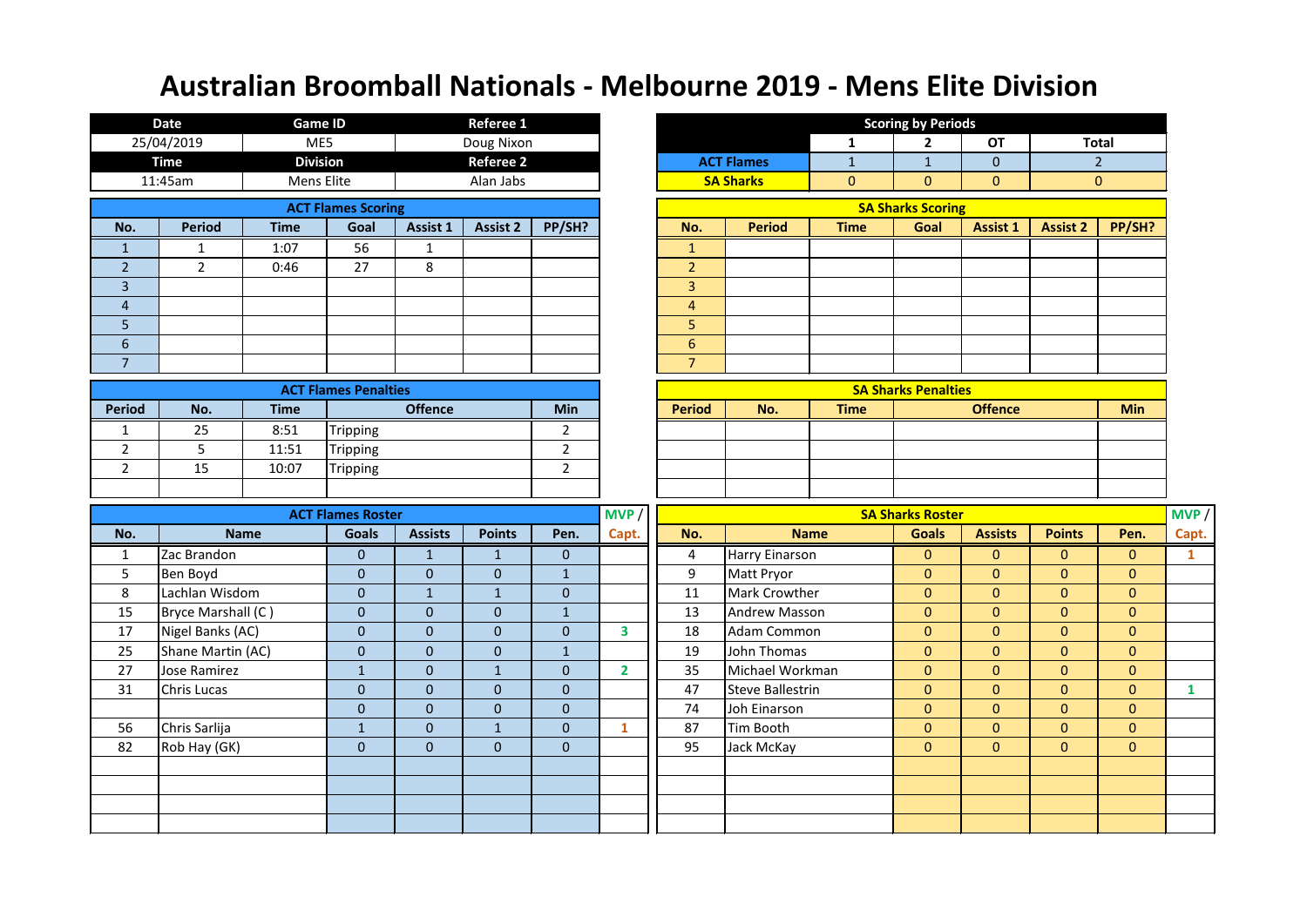|                | <b>Date</b>                        | <b>Game ID</b>  |                                  |                           | <b>Referee 1</b>                 |                          |              |                |                    |              | <b>Scoring by Periods</b>   |                |                 |                |                |
|----------------|------------------------------------|-----------------|----------------------------------|---------------------------|----------------------------------|--------------------------|--------------|----------------|--------------------|--------------|-----------------------------|----------------|-----------------|----------------|----------------|
|                | 25/04/2019                         | ME <sub>6</sub> |                                  |                           | Cory Skilton                     |                          |              |                |                    | 1            | $\overline{2}$              | <b>OT</b>      | <b>Total</b>    |                |                |
|                | <b>Time</b>                        | <b>Division</b> |                                  |                           | <b>Referee 2</b>                 |                          |              |                | <b>NSW Sliders</b> | $\mathbf{0}$ | $\mathbf{1}$                | $\mathbf 0$    |                 | $\mathbf{1}$   |                |
|                | 7:30pm                             | Mens Elite      |                                  |                           | Doug Nixon                       |                          |              |                | <b>ACT Flames</b>  | $\mathbf{1}$ | $\mathbf{0}$                | $\mathbf{0}$   |                 | $\mathbf{1}$   |                |
|                |                                    |                 | <b>NSW Sliders Scoring</b>       |                           |                                  |                          |              |                |                    |              | <b>ACT Flames Scoring</b>   |                |                 |                |                |
| No.            | <b>Period</b>                      | <b>Time</b>     | Goal                             | Assist 1                  | <b>Assist 2</b>                  | PP/SH?                   |              | No.            | <b>Period</b>      | <b>Time</b>  | Goal                        | Assist 1       | <b>Assist 2</b> | PP/SH?         |                |
| $\mathbf{1}$   | $\overline{2}$                     | 12:11           | $\mathbf{1}$                     | 77                        |                                  |                          |              | $\mathbf{1}$   | 1                  | 0:50         | 17                          | 25             | 15              |                |                |
| $\overline{2}$ |                                    |                 |                                  |                           |                                  |                          |              | $\overline{2}$ |                    |              |                             |                |                 |                |                |
| $\overline{3}$ |                                    |                 |                                  |                           |                                  |                          |              | $\overline{3}$ |                    |              |                             |                |                 |                |                |
| $\overline{4}$ |                                    |                 |                                  |                           |                                  |                          |              | $\overline{4}$ |                    |              |                             |                |                 |                |                |
| 5              |                                    |                 |                                  |                           |                                  |                          |              | 5              |                    |              |                             |                |                 |                |                |
| $6\,$          |                                    |                 |                                  |                           |                                  |                          |              | $6\phantom{1}$ |                    |              |                             |                |                 |                |                |
| $\overline{7}$ |                                    |                 |                                  |                           |                                  |                          |              | $\overline{7}$ |                    |              |                             |                |                 |                |                |
|                |                                    |                 | <b>NSW Sliders Penalties</b>     |                           |                                  |                          |              |                |                    |              | <b>ACT Flames Penalties</b> |                |                 |                |                |
| <b>Period</b>  | No.                                | <b>Time</b>     |                                  | <b>Offence</b>            |                                  | <b>Min</b>               |              | <b>Period</b>  | No.                | <b>Time</b>  |                             | <b>Offence</b> |                 | <b>Min</b>     |                |
|                |                                    |                 |                                  |                           |                                  |                          |              | 2              | 5                  | 10:40        | Interferrence               |                |                 | $\overline{2}$ |                |
|                |                                    |                 |                                  |                           |                                  |                          |              | $\overline{2}$ | 8                  | 6:02         | Tripping                    |                |                 | $\overline{2}$ |                |
|                |                                    |                 |                                  |                           |                                  |                          |              | $\overline{2}$ | 8                  | 0:15         | <b>Tripping</b>             |                |                 | $\overline{2}$ |                |
|                |                                    |                 |                                  |                           |                                  |                          |              |                |                    |              |                             |                |                 |                |                |
|                |                                    |                 | <b>NSW Sliders Roster</b>        |                           |                                  |                          | MVP /        |                |                    |              | <b>ACT Flames Roster</b>    |                |                 |                | MVP /          |
| No.            |                                    | <b>Name</b>     | <b>Goals</b>                     | <b>Assists</b>            | <b>Points</b>                    | Pen.                     | Capt.        | No.            |                    | <b>Name</b>  | <b>Goals</b>                | <b>Assists</b> | <b>Points</b>   | Pen.           | Capt.          |
| 0              | Saxon Hooper (C)                   |                 | $\mathbf{0}$                     | $\mathbf{0}$              | $\overline{0}$                   | $\mathbf{0}$             |              | $\mathbf{1}$   | Zac Brandon        |              | $\mathbf{0}$                | $\mathbf{0}$   | $\overline{0}$  | $\overline{0}$ |                |
| $\mathbf{1}$   | Dane Hansen                        |                 | $\mathbf{1}$                     | $\mathbf{0}$              | $\mathbf{1}$                     | $\mathbf 0$              | $\mathbf{1}$ | 5              | Ben Boyd           |              | $\mathbf{0}$                | $\mathbf{0}$   | $\overline{0}$  | $\mathbf{1}$   |                |
| 5              | Davin Harvey                       |                 | $\overline{0}$                   | $\mathbf{0}$              | $\overline{0}$                   | $\mathbf 0$              |              | 8              | Lachlan Wisdom     |              | $\mathbf{0}$                | $\mathbf{0}$   | $\overline{0}$  | 2 <sup>1</sup> | $\mathbf{1}$   |
| $\overline{7}$ | Tim Brown (AC)                     |                 | $\overline{0}$                   | $\mathbf{0}$              | $\overline{0}$                   | $\mathbf{0}$             | $\mathbf{1}$ | 15             | Bryce Marshall (C) |              | $\mathbf{0}$                | $\mathbf{1}$   | $\mathbf{1}$    | $\overline{0}$ |                |
| 21             | Daniel Wong                        |                 | $\mathbf{0}$                     | $\mathbf{0}$              | $\overline{0}$                   | $\boldsymbol{0}$         |              | 17             | Nigel Banks (AC)   |              | $\mathbf{1}$                | $\mathbf{0}$   | $\mathbf{1}$    | $\overline{0}$ | $\mathbf{3}$   |
| 41             | Zac Law                            |                 | $\mathbf{0}$                     | $\mathbf{0}$              | $\overline{0}$                   | $\mathbf 0$              |              | 25             | Shane Martin (AC)  |              | $\mathbf{0}$                | $\mathbf{1}$   | $\mathbf{1}$    | $\overline{0}$ |                |
| 77             | Peter Yabsley (AC)                 |                 | $\overline{0}$                   | $\mathbf{1}$              | $\mathbf{1}$                     | $\mathbf 0$              |              | 27             | Jose Ramirez       |              | $\mathbf{0}$                | $\mathbf{0}$   | $\overline{0}$  | $\overline{0}$ | $\overline{2}$ |
| 79             | Sam Boer                           |                 | $\overline{0}$                   | $\boldsymbol{0}$          | $\overline{0}$                   | $\mathbf 0$              |              | 31             | Chris Lucas        |              | $\mathbf 0$                 | $\mathbf{0}$   | $\overline{0}$  | $\overline{0}$ |                |
| 83             | Louis Sultana                      |                 | $\overline{0}$                   | $\mathbf{0}$              | 0                                | $\mathbf 0$              |              |                |                    |              | $\mathbf{0}$                | $\mathbf{0}$   | $\overline{0}$  | $\overline{0}$ |                |
| 86             | Damian Colyer                      |                 | $\overline{0}$                   | $\mathbf{0}$              | $\overline{0}$                   | $\pmb{0}$                |              | 56             | Chris Sarlija      |              | $\mathbf{0}$                | $\mathbf{0}$   | $\overline{0}$  | $\overline{0}$ |                |
| 87             | Reece Shepherd                     |                 | $\pmb{0}$                        | $\mathbf{0}$              | $\overline{0}$                   | $\pmb{0}$                |              | 82             | Rob Hay (GK)       |              | $\mathbf{0}$                | $\mathbf{0}$   | $\overline{0}$  | $\overline{0}$ |                |
| 89             | Joshua Burton                      |                 | $\mathbf{0}$                     | $\mathbf{0}$              | $\mathbf 0$                      | $\pmb{0}$                |              |                |                    |              |                             |                |                 |                |                |
| 92<br>95       | Dominic Colyer<br>Ben Irmisch (GK) |                 | $\overline{0}$<br>$\overline{0}$ | $\mathbf{0}$<br>$\pmb{0}$ | $\overline{0}$<br>$\overline{0}$ | $\mathbf 0$<br>$\pmb{0}$ |              |                |                    |              |                             |                |                 |                |                |
|                |                                    |                 |                                  |                           |                                  |                          |              |                |                    |              |                             |                |                 |                |                |
|                |                                    |                 |                                  |                           |                                  |                          |              |                |                    |              |                             |                |                 |                |                |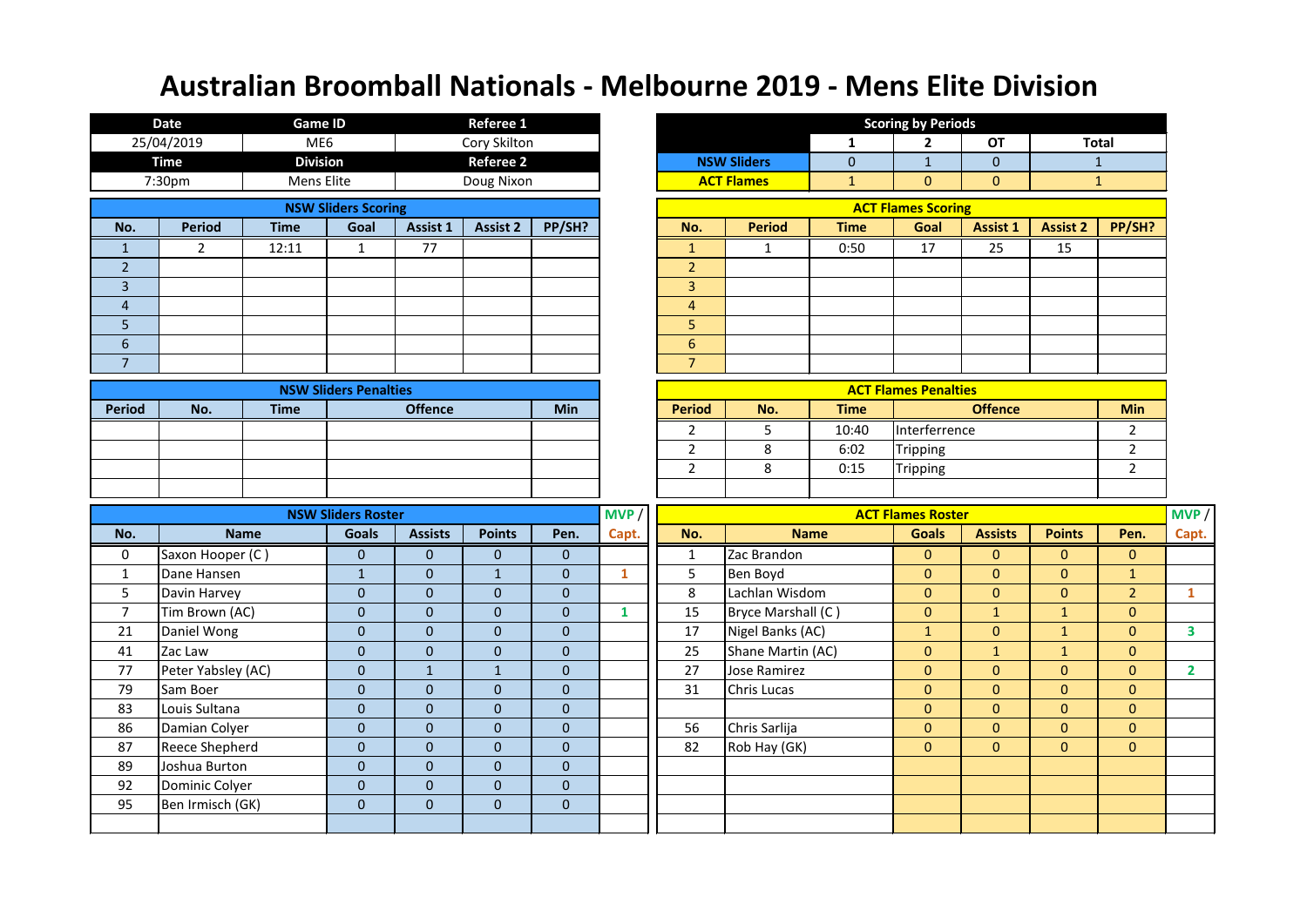|                | <b>Date</b>         | <b>Game ID</b>  |                                  |                           | <b>Referee 1</b>               |                              |              |                |                           |                | <b>Scoring by Periods</b>      |                                |                                |                                |                         |
|----------------|---------------------|-----------------|----------------------------------|---------------------------|--------------------------------|------------------------------|--------------|----------------|---------------------------|----------------|--------------------------------|--------------------------------|--------------------------------|--------------------------------|-------------------------|
|                | 26/04/2019          | ME7             |                                  |                           | Alan Jabs                      |                              |              |                |                           | 1              | $\mathbf{2}$                   | <b>OT</b>                      |                                | <b>Total</b>                   |                         |
|                | <b>Time</b>         | <b>Division</b> |                                  |                           | <b>Referee 2</b>               |                              |              |                | <b>ACT Flames</b>         | $\overline{2}$ | $\overline{0}$                 | $\overline{0}$                 |                                | 2 <sup>2</sup>                 |                         |
|                | 5:00am              | Mens Elite      |                                  |                           | <b>Chris Hukins</b>            |                              |              |                | <b>SA Sharks</b>          | $\mathbf{0}$   | $\mathbf{1}$                   | $\mathbf{0}$                   |                                | $\mathbf{1}$                   |                         |
|                |                     |                 | <b>ACT Flames Scoring</b>        |                           |                                |                              |              |                |                           |                | <b>SA Sharks Scoring</b>       |                                |                                |                                |                         |
| No.            | <b>Period</b>       | <b>Time</b>     | Goal                             | Assist 1                  | Assist 2                       | PP/SH?                       |              | No.            | <b>Period</b>             | <b>Time</b>    | Goal                           | <b>Assist 1</b>                | <b>Assist 2</b>                | PP/SH?                         |                         |
| $\mathbf{1}$   | $\mathbf{1}$        |                 | 25                               | 8                         | 56                             |                              |              | $\mathbf{1}$   | $2^{\circ}$               | 2:13           | 87                             | 9                              |                                |                                |                         |
| $\overline{2}$ | $\mathbf{1}$        |                 | 17                               | 15                        |                                |                              |              | $\overline{2}$ |                           |                |                                |                                |                                |                                |                         |
| $\overline{3}$ |                     |                 |                                  |                           |                                |                              |              | 3              |                           |                |                                |                                |                                |                                |                         |
| $\overline{4}$ |                     |                 |                                  |                           |                                |                              |              | $\overline{4}$ |                           |                |                                |                                |                                |                                |                         |
| 5              |                     |                 |                                  |                           |                                |                              |              | 5              |                           |                |                                |                                |                                |                                |                         |
| $\sqrt{6}$     |                     |                 |                                  |                           |                                |                              |              | $6\phantom{a}$ |                           |                |                                |                                |                                |                                |                         |
| $\overline{7}$ |                     |                 |                                  |                           |                                |                              |              | $\overline{7}$ |                           |                |                                |                                |                                |                                |                         |
|                |                     |                 | <b>ACT Flames Penalties</b>      |                           |                                |                              |              |                |                           |                | <b>SA Sharks Penalties</b>     |                                |                                |                                |                         |
| <b>Period</b>  | No.                 | <b>Time</b>     |                                  | <b>Offence</b>            |                                | <b>Min</b>                   |              | <b>Period</b>  | No.                       | <b>Time</b>    |                                | <b>Offence</b>                 |                                | <b>Min</b>                     |                         |
|                |                     |                 |                                  |                           |                                |                              |              | $\mathbf{1}$   | 35                        | 1:49           | Tripping                       |                                |                                | $\overline{2}$                 |                         |
|                |                     |                 |                                  |                           |                                |                              |              |                |                           |                |                                |                                |                                |                                |                         |
|                |                     |                 |                                  |                           |                                |                              |              |                |                           |                |                                |                                |                                |                                |                         |
|                |                     |                 |                                  |                           |                                |                              |              |                |                           |                |                                |                                |                                |                                |                         |
|                |                     |                 | <b>ACT Flames Roster</b>         |                           |                                |                              | MVP          |                |                           |                | <b>SA Sharks Roster</b>        |                                |                                |                                | MVP                     |
| No.            |                     | <b>Name</b>     | <b>Goals</b>                     | <b>Assists</b>            | <b>Points</b>                  | Pen.                         | Capt.        | No.            |                           | <b>Name</b>    | <b>Goals</b>                   | <b>Assists</b>                 | <b>Points</b>                  | Pen.                           | Capt.                   |
| $\mathbf{1}$   | Zac Brandon         |                 | $\mathbf{0}$                     | $\mathbf{0}$              | $\overline{0}$                 | $\overline{0}$               | $\mathbf{1}$ | 4              | <b>Harry Einarson</b>     |                | $\overline{0}$                 | $\mathbf{0}$                   | $\overline{0}$                 | $\mathbf{0}$                   |                         |
| 5              | Ben Boyd            |                 | $\overline{0}$                   | $\pmb{0}$                 | $\mathbf{0}$                   | $\mathbf{0}$                 |              | 9              | Matt Pryor                |                | $\overline{0}$                 | $\mathbf{1}$                   | $\mathbf{1}$                   | $\mathbf{0}$                   |                         |
| 8              | Lachlan Wisdom      |                 | $\overline{0}$                   | $\mathbf{1}$              | $\mathbf{1}$                   | $\mathbf{0}$                 |              | 11             | Mark Crowther             |                | $\overline{0}$                 | $\mathbf{0}$                   | $\mathbf{0}$                   | $\mathbf{0}$                   |                         |
| 15             | Bryce Marshall (C)  |                 | $\overline{0}$                   | $1\,$                     | $\mathbf{1}$                   | $\mathbf 0$                  |              | 13             | <b>Andrew Masson</b>      |                | $\overline{0}$                 | $\mathbf{0}$                   | $\overline{0}$                 | $\mathbf{0}$                   |                         |
| 17             | Nigel Banks (AC)    |                 | $\mathbf{1}$                     | $\boldsymbol{0}$          | $\mathbf{1}$                   | $\overline{0}$               | $\mathbf{1}$ | 18             | Adam Common               |                | $\overline{0}$                 | $\mathbf{0}$                   | $\overline{0}$                 | $\mathbf{0}$                   |                         |
| 25             | Shane Martin (AC)   |                 | $\mathbf{1}$                     | $\mathbf{0}$              | $\mathbf{1}$                   | $\mathbf{0}$                 |              | 19             | John Thomas               |                | $\overline{0}$                 | $\mathbf{0}$                   | $\overline{0}$                 | $\mathbf{0}$                   |                         |
| 27             | <b>Jose Ramirez</b> |                 | $\mathbf{0}$                     | $\mathbf{0}$              | $\overline{0}$                 | $\mathbf{0}$                 |              | 35             | Michael Workman           |                | $\overline{0}$                 | $\mathbf{0}$                   | $\overline{0}$                 | $\mathbf{1}$                   | $\overline{\mathbf{3}}$ |
| 31             | <b>Chris Lucas</b>  |                 | $\overline{0}$                   | $\mathbf 0$               | $\overline{0}$                 | $\mathbf 0$                  |              | 47             | Steve Ballestrin          |                | $\overline{0}$                 | $\mathbf{0}$                   | $\overline{0}$                 | $\overline{0}$                 | $\overline{2}$          |
| 56             | Chris Sarlija       |                 | $\overline{0}$<br>$\overline{0}$ | $\mathbf{0}$              | $\mathbf{0}$                   | $\mathbf{0}$<br>$\mathbf{0}$ |              | 74<br>87       | Joh Einarson<br>Tim Booth |                | $\overline{0}$                 | $\overline{0}$<br>$\mathbf{0}$ | $\overline{0}$<br>$\mathbf{1}$ | $\overline{0}$<br>$\mathbf{0}$ | $\mathbf{1}$            |
| 82             | Rob Hay (GK)        |                 | $\overline{0}$                   | $\mathbf{1}$<br>$\pmb{0}$ | $\mathbf{1}$<br>$\overline{0}$ | $\boldsymbol{0}$             |              | 95             | Jack McKay                |                | $\mathbf{1}$<br>$\overline{0}$ | $\overline{0}$                 | $\overline{0}$                 | $\mathbf{0}$                   |                         |
|                |                     |                 |                                  |                           |                                |                              |              |                |                           |                |                                |                                |                                |                                |                         |
|                |                     |                 |                                  |                           |                                |                              |              |                |                           |                |                                |                                |                                |                                |                         |
|                |                     |                 |                                  |                           |                                |                              |              |                |                           |                |                                |                                |                                |                                |                         |
|                |                     |                 |                                  |                           |                                |                              |              |                |                           |                |                                |                                |                                |                                |                         |
|                |                     |                 |                                  |                           |                                |                              |              |                |                           |                |                                |                                |                                |                                |                         |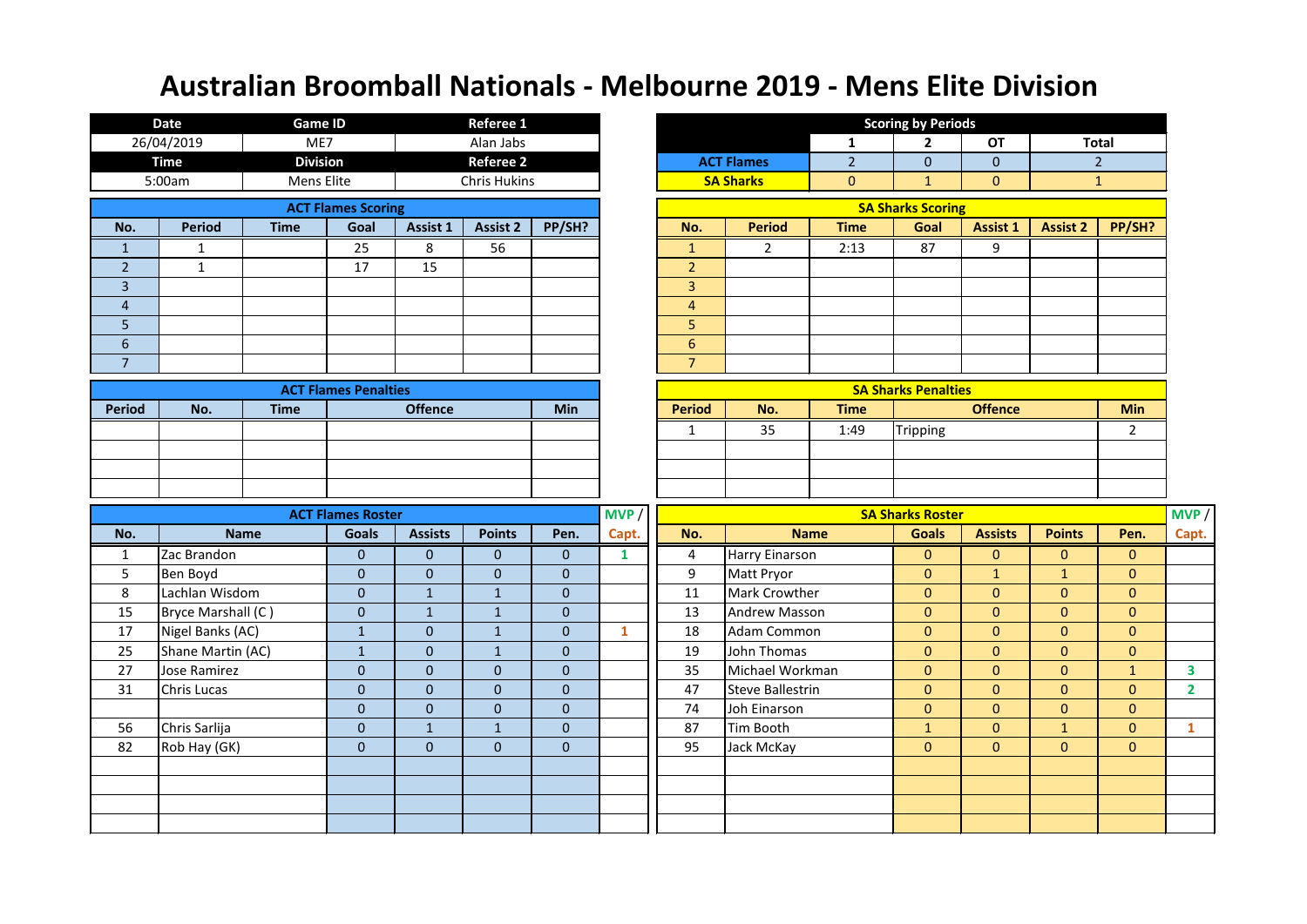|                | <b>Date</b>                     | <b>Game ID</b>  |                                |                             | <b>Referee 1</b>               |                                  |                |                  |                               |              | <b>Scoring by Periods</b>        |                                |                                  |                                  |                |
|----------------|---------------------------------|-----------------|--------------------------------|-----------------------------|--------------------------------|----------------------------------|----------------|------------------|-------------------------------|--------------|----------------------------------|--------------------------------|----------------------------------|----------------------------------|----------------|
|                | 26/04/2019                      | ME8             |                                |                             | <b>Cory Nixon</b>              |                                  |                |                  |                               | 1            | $\mathbf{2}$                     | <b>OT</b>                      |                                  | <b>Total</b>                     |                |
|                | <b>Time</b>                     | <b>Division</b> |                                |                             | <b>Referee 2</b>               |                                  |                |                  | <b>NSW Sliders</b>            | $\mathbf{1}$ | $\overline{0}$                   | $\overline{0}$                 |                                  | $\mathbf{1}$                     |                |
|                | 8:45am                          | Mens Elite      |                                |                             | Doug Nixon                     |                                  |                |                  | <b>ACT Flames</b>             | $\mathbf{0}$ | $\overline{0}$                   | $\mathbf{0}$                   |                                  | $\mathbf{0}$                     |                |
|                |                                 |                 | <b>NSW Sliders Scoring</b>     |                             |                                |                                  |                |                  |                               |              | <b>ACT Flames Scoring</b>        |                                |                                  |                                  |                |
| No.            | <b>Period</b>                   | <b>Time</b>     | Goal                           | Assist 1                    | <b>Assist 2</b>                | PP/SH?                           |                | No.              | <b>Period</b>                 | <b>Time</b>  | Goal                             | Assist 1                       | <b>Assist 2</b>                  | PP/SH?                           |                |
| $\mathbf{1}$   | $\mathbf{1}$                    | 12:12           | 89                             | 87                          |                                |                                  |                | $\mathbf{1}$     |                               |              |                                  |                                |                                  |                                  |                |
| $\overline{2}$ |                                 |                 |                                |                             |                                |                                  |                | $\overline{2}$   |                               |              |                                  |                                |                                  |                                  |                |
| $\overline{3}$ |                                 |                 |                                |                             |                                |                                  |                | 3                |                               |              |                                  |                                |                                  |                                  |                |
| $\overline{4}$ |                                 |                 |                                |                             |                                |                                  |                | $\overline{4}$   |                               |              |                                  |                                |                                  |                                  |                |
| 5              |                                 |                 |                                |                             |                                |                                  |                | 5                |                               |              |                                  |                                |                                  |                                  |                |
| $\sqrt{6}$     |                                 |                 |                                |                             |                                |                                  |                | $\boldsymbol{6}$ |                               |              |                                  |                                |                                  |                                  |                |
| $\overline{7}$ |                                 |                 |                                |                             |                                |                                  |                | $\overline{7}$   |                               |              |                                  |                                |                                  |                                  |                |
|                |                                 |                 | <b>NSW Sliders Penalties</b>   |                             |                                |                                  |                |                  |                               |              | <b>ACT Flames Penalties</b>      |                                |                                  |                                  |                |
| <b>Period</b>  | No.                             | <b>Time</b>     |                                | <b>Offence</b>              |                                | <b>Min</b>                       |                | <b>Period</b>    | No.                           | <b>Time</b>  |                                  | <b>Offence</b>                 |                                  | <b>Min</b>                       |                |
|                |                                 |                 |                                |                             |                                |                                  |                |                  |                               |              |                                  |                                |                                  |                                  |                |
|                |                                 |                 |                                |                             |                                |                                  |                |                  |                               |              |                                  |                                |                                  |                                  |                |
|                |                                 |                 |                                |                             |                                |                                  |                |                  |                               |              |                                  |                                |                                  |                                  |                |
|                |                                 |                 |                                |                             |                                |                                  |                |                  |                               |              |                                  |                                |                                  |                                  |                |
|                |                                 |                 | <b>NSW Sliders Roster</b>      |                             |                                |                                  | MVP            |                  |                               |              | <b>ACT Flames Roster</b>         |                                |                                  |                                  | MVP            |
| No.            |                                 | <b>Name</b>     | <b>Goals</b>                   | <b>Assists</b>              | <b>Points</b>                  | Pen.                             | Capt.          | No.              |                               | <b>Name</b>  | <b>Goals</b>                     | <b>Assists</b>                 | <b>Points</b>                    | Pen.                             | Capt.          |
| $\mathbf 0$    | Saxon Hooper (C)                |                 | $\overline{0}$                 | $\pmb{0}$                   | $\overline{0}$                 | $\overline{0}$                   | $\overline{2}$ | $\mathbf{1}$     | Zac Brandon                   |              | $\overline{0}$                   | $\mathbf{0}$                   | $\overline{0}$                   | $\mathbf{0}$                     |                |
| $\mathbf{1}$   | Dane Hansen                     |                 | $\mathbf{0}$                   | $\pmb{0}$                   | $\mathbf{0}$                   | $\mathbf{0}$                     |                |                  |                               |              | $\overline{0}$                   | $\mathbf{0}$                   | $\overline{0}$                   | $\mathbf{0}$                     |                |
| 5              | Davin Harvey                    |                 | $\overline{0}$                 | $\mathbf 0$                 | $\mathbf{0}$                   | $\mathbf{0}$                     |                | 8                | Lachlan Wisdom                |              | $\overline{0}$                   | $\mathbf{0}$                   | $\mathbf{0}$                     | $\mathbf{0}$                     |                |
| $\overline{7}$ | Tim Brown (AC)                  |                 | $\overline{0}$                 | $\mathbf{0}$                | $\mathbf{0}$                   | $\mathbf{0}$                     |                | 15               | Bryce Marshall (C)            |              | $\overline{0}$                   | $\mathbf{0}$                   | $\overline{0}$                   | $\mathbf{0}$                     | $\mathbf{1}$   |
| 21             | Daniel Wong                     |                 | $\overline{0}$                 | $\boldsymbol{0}$            | $\overline{0}$                 | $\boldsymbol{0}$                 |                | 17               | Nigel Banks (AC)              |              | $\overline{0}$                   | $\mathbf{0}$                   | $\overline{0}$                   | $\mathbf{0}$                     | $\mathbf{1}$   |
| 41             | Zac Law                         |                 | $\overline{0}$                 | $\pmb{0}$                   | $\overline{0}$                 | $\mathbf{0}$                     |                | 25               | Shane Martin (AC)             |              | $\overline{0}$                   | $\mathbf{0}$                   | $\overline{0}$                   | $\mathbf{0}$                     |                |
| 77             | Peter Yabsley (AC)              |                 | $\mathbf{0}$                   | $\pmb{0}$                   | $\overline{0}$                 | $\mathbf{0}$                     |                | 27               | Jose Ramirez                  |              | $\overline{0}$                   | $\mathbf{0}$                   | $\overline{0}$                   | $\mathbf{0}$                     | 3 <sup>7</sup> |
| 79             | Sam Boer                        |                 | $\overline{0}$                 | $\mathbf 0$                 | $\mathbf{0}$                   | $\boldsymbol{0}$                 |                | 31               | <b>Chris Lucas</b>            |              | $\overline{0}$                   | $\mathbf{0}$                   | $\overline{0}$                   | $\overline{0}$                   |                |
| 83             | Louis Sultana                   |                 | $\overline{0}$                 | $\mathbf{0}$                | $\mathbf{0}$                   | $\mathbf{0}$                     |                |                  |                               |              | $\overline{0}$                   | $\mathbf{0}$                   | $\overline{0}$                   | $\overline{0}$                   |                |
| 86<br>87       | Damian Colyer<br>Reece Shepherd |                 | $\overline{0}$<br>$\pmb{0}$    | $\mathbf{0}$<br>$\mathbf 1$ | $\overline{0}$<br>$\mathbf{1}$ | $\mathbf{0}$<br>$\boldsymbol{0}$ |                | 56<br>82         | Chris Sarlija<br>Rob Hay (GK) |              | $\overline{0}$<br>$\overline{0}$ | $\mathbf{0}$<br>$\overline{0}$ | $\overline{0}$<br>$\overline{0}$ | $\overline{0}$<br>$\overline{0}$ |                |
| 89             | Joshua Burton                   |                 |                                | $\pmb{0}$                   |                                | $\mathbf{0}$                     | $\mathbf{1}$   |                  |                               |              |                                  |                                |                                  |                                  |                |
| 92             | Dominic Colyer                  |                 | $\mathbf{1}$<br>$\overline{0}$ | $\boldsymbol{0}$            | $\mathbf{1}$<br>$\overline{0}$ | $\mathbf{0}$                     |                |                  |                               |              |                                  |                                |                                  |                                  |                |
| 95             | Ben Irmisch (GK)                |                 | $\boldsymbol{0}$               | $\pmb{0}$                   | $\overline{0}$                 | $\pmb{0}$                        |                |                  |                               |              |                                  |                                |                                  |                                  |                |
|                |                                 |                 |                                |                             |                                |                                  |                |                  |                               |              |                                  |                                |                                  |                                  |                |
|                |                                 |                 |                                |                             |                                |                                  |                |                  |                               |              |                                  |                                |                                  |                                  |                |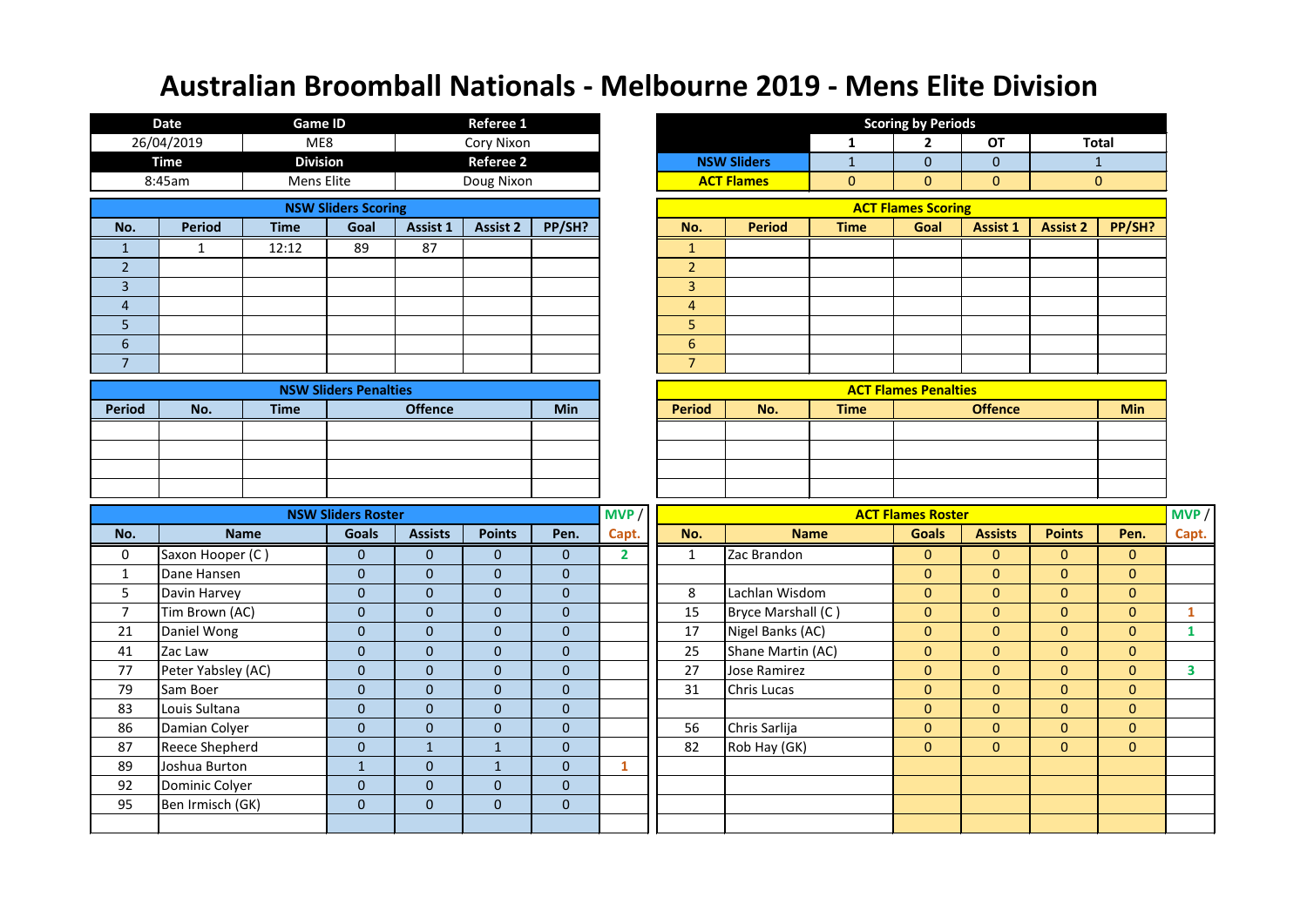|                | <b>Date</b>                        |             | <b>Game ID</b>                   |                              | <b>Referee 1</b>    |                             |                         |                 |                         |              | <b>Scoring by Periods</b>  |                 |                 |                |       |
|----------------|------------------------------------|-------------|----------------------------------|------------------------------|---------------------|-----------------------------|-------------------------|-----------------|-------------------------|--------------|----------------------------|-----------------|-----------------|----------------|-------|
|                | 26/04/2019                         |             | ME9                              |                              | Cory Skilton        |                             |                         |                 |                         | 1            | $\mathbf{2}$               | <b>OT</b>       |                 | <b>Total</b>   |       |
|                | <b>Time</b>                        |             | <b>Division</b>                  |                              | <b>Referee 2</b>    |                             |                         |                 | <b>NSW Sliders</b>      | $\mathbf{1}$ | 0                          | $\overline{0}$  |                 | $\mathbf{1}$   |       |
|                | 5:45pm                             |             | Mens Elite                       |                              | <b>Chris Hukins</b> |                             |                         |                 | <b>SA Sharks</b>        | $\mathbf{1}$ | $\mathbf{0}$               | $\overline{0}$  |                 | $\mathbf{1}$   |       |
|                |                                    |             | <b>NSW Sliders Scoring</b>       |                              |                     |                             |                         |                 |                         |              | <b>SA Sharks Scoring</b>   |                 |                 |                |       |
| No.            | <b>Period</b>                      | <b>Time</b> | Goal                             | Assist 1                     | <b>Assist 2</b>     | PP/SH?                      |                         | No.             | <b>Period</b>           | <b>Time</b>  | Goal                       | <b>Assist 1</b> | <b>Assist 2</b> | PP/SH?         |       |
| $\mathbf{1}$   | $\mathbf{1}$                       | 7:35        | 77                               | 86                           |                     |                             |                         | $\mathbf{1}$    | $\mathbf{1}$            | 1:55         | 4                          | 13              | 11              | PP             |       |
| 2 <sup>1</sup> |                                    |             |                                  |                              |                     |                             |                         | $\overline{2}$  |                         |              |                            |                 |                 |                |       |
| $\overline{3}$ |                                    |             |                                  |                              |                     |                             |                         | 3               |                         |              |                            |                 |                 |                |       |
| $\overline{4}$ |                                    |             |                                  |                              |                     |                             |                         | 4               |                         |              |                            |                 |                 |                |       |
| 5              |                                    |             |                                  |                              |                     |                             |                         | 5               |                         |              |                            |                 |                 |                |       |
| $6\phantom{a}$ |                                    |             |                                  |                              |                     |                             |                         | $6\overline{6}$ |                         |              |                            |                 |                 |                |       |
| $\overline{7}$ |                                    |             |                                  |                              |                     |                             |                         | $\overline{7}$  |                         |              |                            |                 |                 |                |       |
|                |                                    |             | <b>NSW Sliders Penalties</b>     |                              |                     |                             |                         |                 |                         |              | <b>SA Sharks Penalties</b> |                 |                 |                |       |
| <b>Period</b>  | No.                                | <b>Time</b> |                                  | <b>Offence</b>               |                     | <b>Min</b>                  |                         | <b>Period</b>   | No.                     | <b>Time</b>  |                            | <b>Offence</b>  |                 | <b>Min</b>     |       |
| $\mathbf{1}$   | 5                                  | 2:32        | Hooking                          |                              |                     | 2                           |                         |                 |                         |              |                            |                 |                 |                |       |
| $\overline{2}$ | 92                                 | 12:40       | Too many players                 |                              |                     | $\overline{2}$              |                         |                 |                         |              |                            |                 |                 |                |       |
| $\overline{2}$ | 92                                 | 5:19        | Slashing                         |                              |                     | $\overline{2}$              |                         |                 |                         |              |                            |                 |                 |                |       |
|                |                                    |             |                                  |                              |                     |                             |                         |                 |                         |              |                            |                 |                 |                |       |
|                |                                    |             | <b>NSW Sliders Roster</b>        |                              |                     |                             | MVP                     |                 |                         |              | <b>SA Sharks Roster</b>    |                 |                 |                | MVP/  |
| No.            |                                    | <b>Name</b> | <b>Goals</b>                     | <b>Assists</b>               | <b>Points</b>       | Pen.                        | Capt.                   | No.             |                         | <b>Name</b>  | <b>Goals</b>               | <b>Assists</b>  | <b>Points</b>   | Pen.           | Capt. |
| $\mathbf 0$    | Saxon Hooper (C)                   |             | $\mathbf{0}$                     | $\mathbf{0}$                 | $\overline{0}$      | $\mathbf{0}$                |                         | 4               | <b>Harry Einarson</b>   |              | $\mathbf{1}$               | $\overline{0}$  | $\mathbf{1}$    | $\overline{0}$ |       |
| $\mathbf{1}$   | Dane Hansen                        |             | $\overline{0}$                   | $\mathbf{0}$                 | $\mathbf{0}$        | $\mathbf 0$                 |                         | 9               | Matt Pryor              |              | $\mathbf{0}$               | $\overline{0}$  | $\mathbf{0}$    | $\mathbf{0}$   |       |
| 5              | Davin Harvey                       |             | $\overline{0}$                   | $\pmb{0}$                    | $\overline{0}$      | $\mathbf{1}$                |                         | 11              | Mark Crowther           |              | $\mathbf{0}$               | $\mathbf{1}$    | $\mathbf{1}$    | $\mathbf{0}$   |       |
| $\overline{7}$ | Tim Brown (AC)                     |             | $\overline{0}$                   | $\mathbf{0}$                 | $\overline{0}$      | $\mathbf 0$                 |                         | 13              | <b>Andrew Masson</b>    |              | $\mathbf{0}$               | $\mathbf 1$     | $\mathbf{1}$    | $\mathbf{0}$   |       |
| 21             | Daniel Wong                        |             | $\overline{0}$                   | $\mathbf{0}$                 | $\overline{0}$      | $\mathbf 0$                 |                         | 18              | <b>Adam Common</b>      |              | $\mathbf{0}$               | $\mathbf{0}$    | $\overline{0}$  | $\mathbf{0}$   | 1/1   |
| 41             | Zac Law                            |             | $\overline{0}$                   | $\mathbf{0}$                 | $\overline{0}$      | $\mathbf 0$                 |                         | 19              | John Thomas             |              | $\mathbf{0}$               | $\overline{0}$  | $\overline{0}$  | $\mathbf{0}$   |       |
| 77             | Peter Yabsley (AC)                 |             | $\mathbf{1}$                     | $\mathbf{0}$                 | $\mathbf{1}$        | $\mathbf 0$                 | $\overline{\mathbf{3}}$ | 35              | Michael Workman         |              | $\mathbf{0}$               | $\mathbf{0}$    | $\overline{0}$  | $\mathbf{0}$   |       |
| 79             | Sam Boer                           |             | $\overline{0}$                   | $\pmb{0}$                    | $\mathbf{0}$        | $\mathbf 0$                 |                         | 47              | <b>Steve Ballestrin</b> |              | $\mathbf{0}$               | $\overline{0}$  | $\overline{0}$  | $\mathbf{0}$   |       |
| 83             | Louis Sultana                      |             | $\mathbf{0}$                     | $\mathbf{0}$                 | $\mathbf{0}$        | $\mathbf 0$                 |                         | 74              | Joh Einarson            |              | $\Omega$                   | $\mathbf{0}$    | $\overline{0}$  | $\mathbf{0}$   |       |
| 86             | Damian Colyer                      |             | $\mathbf{0}$                     | $\mathbf{1}$                 | $\mathbf{1}$        | $\pmb{0}$                   |                         | 87              | Tim Booth               |              | $\overline{0}$             | $\overline{0}$  | $\overline{0}$  | $\overline{0}$ |       |
| 87             | <b>Reece Shepherd</b>              |             | $\mathbf{0}$                     | $\mathbf{0}$                 | $\overline{0}$      | $\pmb{0}$                   |                         | 95              | Jack McKay              |              | $\overline{0}$             | $\overline{0}$  | $\overline{0}$  | $\overline{0}$ |       |
| 89             | Joshua Burton                      |             | $\mathbf{0}$                     | $\mathbf{0}$                 | $\overline{0}$      | $\pmb{0}$                   | $\mathbf{2}$            |                 |                         |              |                            |                 |                 |                |       |
| 92<br>95       | Dominic Colyer<br>Ben Irmisch (GK) |             | $\overline{0}$<br>$\overline{0}$ | $\mathbf{0}$<br>$\mathbf{0}$ | $\overline{0}$      | $\overline{2}$<br>$\pmb{0}$ |                         |                 |                         |              |                            |                 |                 |                |       |
|                |                                    |             |                                  |                              | $\overline{0}$      |                             |                         |                 |                         |              |                            |                 |                 |                |       |
|                |                                    |             |                                  |                              |                     |                             |                         |                 |                         |              |                            |                 |                 |                |       |